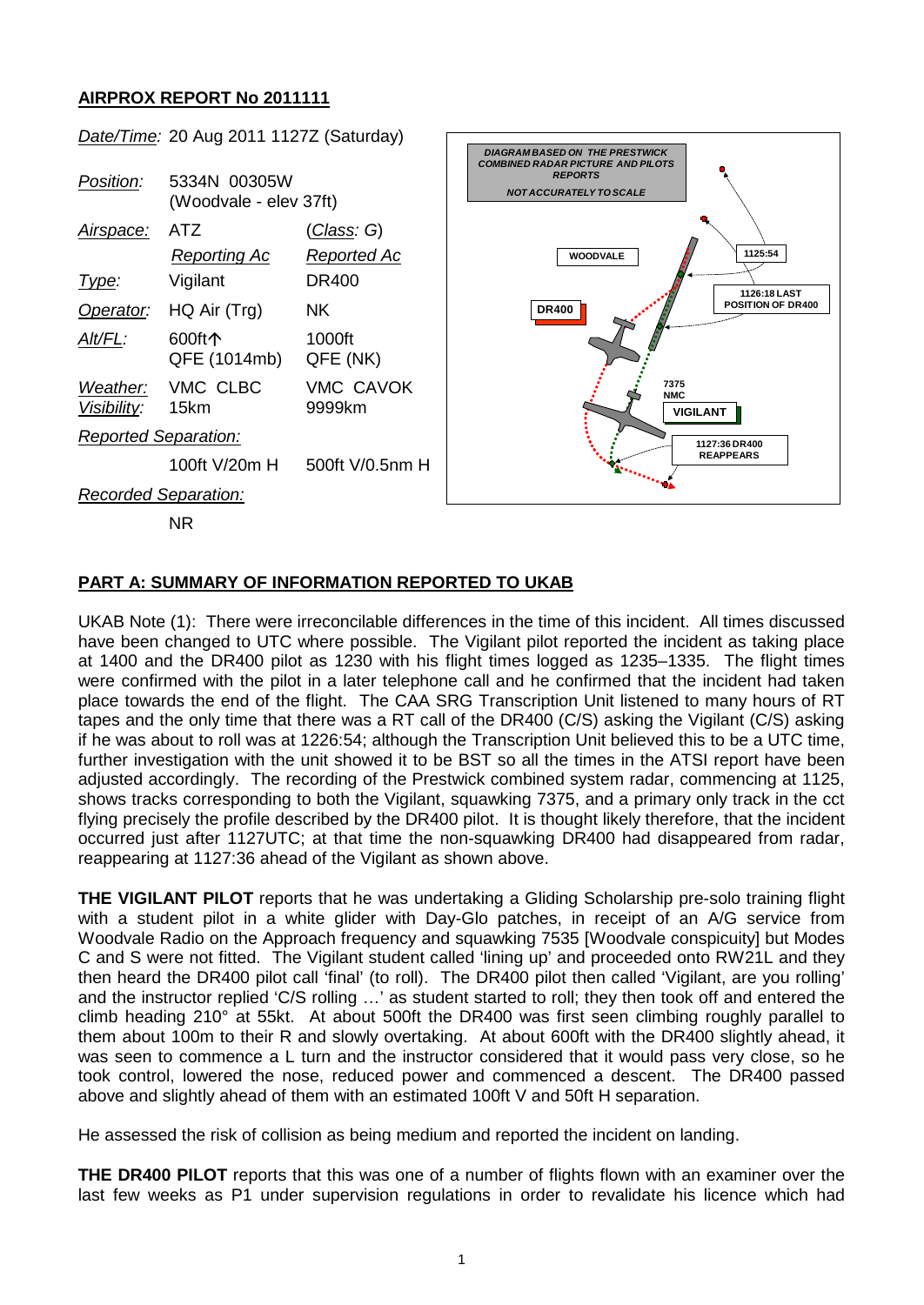lapsed while his locally-based, group-owned ac was being re-engined. During the period the same examiner/instructor had covered GH, PFLs, ccts etc.

On the day of the incident, two separate flights of one hour each were flown, again with the same examiner with particular emphasis on ccts, particularly on tightening up to conform with RAF requirements and recognising the differential in airspeeds between the Robin, Tutor and Vigilant powered gliders that regularly fly from Woodvale.

At that time three or four Vigilants were in or around the cct giving him valuable hands-on experience in a busy environment. At the time no Tutors were airborne and ATC was not operational although A/G radio from the Vigilant facility was in use.

Half way through the second flight they were downwind for RW21 and a downwind RT call was made; during that time a Vigilant was seen to enter RW21 from the hold and position for take-off. During the base leg the Vigilant was seen to remain in the same position as he made a call of 'finals for touch and go' when turning for the RW. At almost the same time the Vigilant began its take-off roll and a possible go around decision was discounted as the separation was thought to be adequate. By the time of touchdown, the Vigilant was well into its climb-out, so he set his ac for a go-around and the take-off was undertaken. As the climb-out progressed on the RW heading of 210° and at 100kt, the closing speed became obvious and he considered two courses of action. Firstly, because no radio calls had been made from the Vigilant, he thought that there may have been a basic student at the controls and a call by them might have confused the student. Secondly, it was known that some Vigilants had continued to make RH ccts on RW21 for some days after the order to change the direction to LH was issued. He therefore decided to turn 30° to the R (the dead side) while watching the Vigilant closely to ensure that it maintained its parallel track.

As the Robin's climb was continuing, the Vigilant began to descend in what looked like a practice engine failure after takeoff [EFATO]; the separation at that point was considered safe and increasing when he made a L turn, well above the other ac to rejoin a downwind position in the cct.

As they joined the downwind position, his examiner closed the throttle to simulate an engine failure and a successful crosswind landing on RW26 was made to complete flight.

On his return to GA Ops he was aware that the examiner was in a discussion with the Vigilant Instructor.

He does not consider there was any possibility at any time of an Airprox between the two ac as he had the Vigilant continuously in sight and ensured that they were well separated.

**THE DR400 EXAMINER** reports that he was informed 2 weeks after the flight that an Airprox had been filed and as a result he elected to visit Woodvale ATC the following day.

He confirmed he was examining the pilot for the purposes of the re-issue of the single-engine piston Land Rating qualification of the Handling Pilot (HP).

He clearly recalled the incident. On the climb out, the Robin was gaining on a Vigilant that had departed earlier from the same RW so the HP turned approx 40° to the R and the dead side. On passing 800ft (cct height) they made a L turn to parallel its track. The Examiner asked the HP if the Vigilant was in sight to which he replied 'Yes, he's below on my left and descending'.

No radio calls were received for EFATO or avoiding action which seems to be the norm at Woodvale as Vigilants seem only to communicate with their 'ground wireless' and not with other ac, nor is there acknowledgement of requests for 'radio checks'.

The pilot under test levelled at 1000ft QFE and he (the examiner) commented that the Vigilant was probably on a 'fan stop'. When he asked 'do you still have him in sight' the reply was 'Yes, I intend to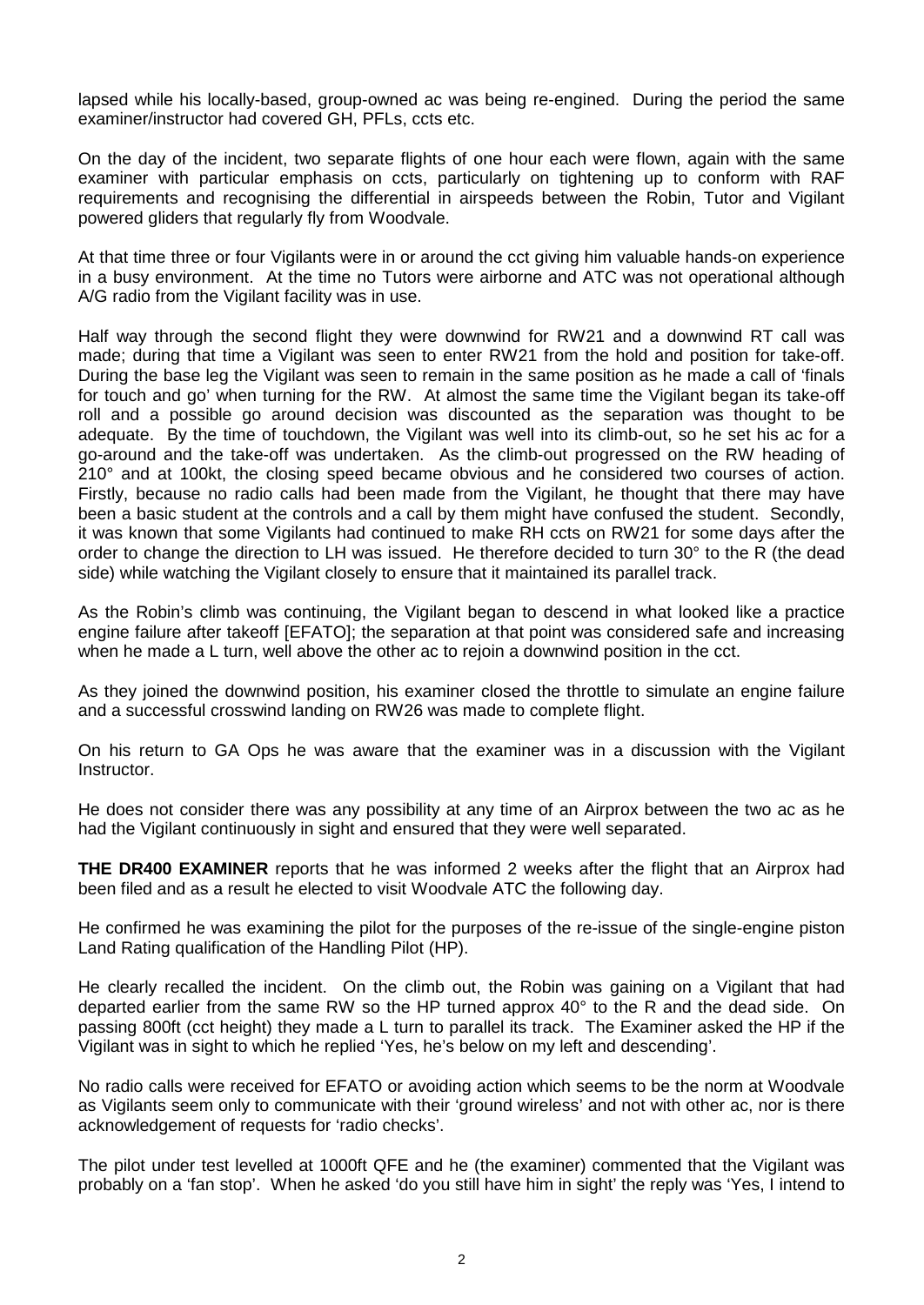pass behind on a left hand turn'. As they passed the examiner observed the Vigilant to his R and well below.

He made the following observations:

Point 1. If the Vigilant took avoiding action at 600ft by descending and they were at or about 1000ft, there must have been at least 400ft separation.

Point 2. The HP turned L to parallel track and the Vigilant instructor might have misconstrued this to be a turn towards them.

Point 3. In his opinion, complete lack of communication had lead to this incident. If there is ever a potential risk of conflict, a radio call is often a good means of resolving the situation.

Point 4, As a result of the ensuing meeting with ATC and OC flying at Woodvale, it was suggested that a third ac (Vigilant) may have been unnoticed and behind them which would corroborate the claim that they were above and in front of another ac posing a possible confliction. His response to that theory 'where did it come from?' and if it was behind them, then the DR400 had the right of way. In any case there is no evidence of any other ac in that part of the cct at that time.

At no time did he feel it necessary to take control of the ac, as he would be obligated to do if safety was jeopardised. Further, he was satisfied with the performance of the HP on that flight and on the previous flight testing, awarding him a pass and re-issue of his Rating.

**ATSI** reports that at the time of the Airprox the ATS Unit was closed and an A/G Service was being provided by the gliding facility, albeit generally blind transmissions were being made, particularly in the cct.

The DR400 departed for LH ccts on RW21 at 1038. The aircraft was still carrying out circuits at 1113, when the Vigilant reported taxiing to RW21. The DR400 then made four more touch-and-go approaches before reporting, at 1125, downwind 21 LH. During this message there was a part simultaneous transmission but the DR400's call was clearly readable on the recording. The DR400 pilot stated, in his report that, at the time, he saw the Vigilant entering RW21 for departure. No lining up transmission by the Vigilant was evident on the recording of the frequency. The DR400 reported on final approach RW21 for a touch and go at 1126:31, 22sec later the DR400 pilot asked the Vigilant pilot if he was rolling and he replied *"Rolling now thanks"*. [See UKAB Note (1) regarding timings].

No further comments were made on the frequency about any confliction between the two ac.

UKAB Note (2): At the time of the incident the recorded wind at Liverpool (16nm to the S) was 220° at 12kt. After the Vigilant gets airborne its radar derived groundspeed (GS) increases to 60kt but over a 1 minute period from 1127:02 it reduces to an average of 30kt before increasing again to 50kt at 1127:49. A primary return corresponding to the DR400 reappears ½nm away in the Vigilant's 3 o'clock just before the Vigilant turns crosswind behind it. Although not called on the RT or mentioned in the Vigilant pilot's report, its flight profile (although it could not be confirmed by Mode C information) would correspond with that of an EFATO drill.

UKAB Note (3): Woodvale has an 2nm radius ATZ that is active Tue – Sun 0800 – 1800.

Note (1): May close earlier – status from local ATC units. That being the case the ATZ was active.

**HQ AIR (TRG)** comments that RT practices differ between airfields and there is no common standard. It falls to each airfield operator to set and enforce RT standards amongst its airfield users. In spite of the RT inconsistencies raised in this report, both parties report being fully aware of the